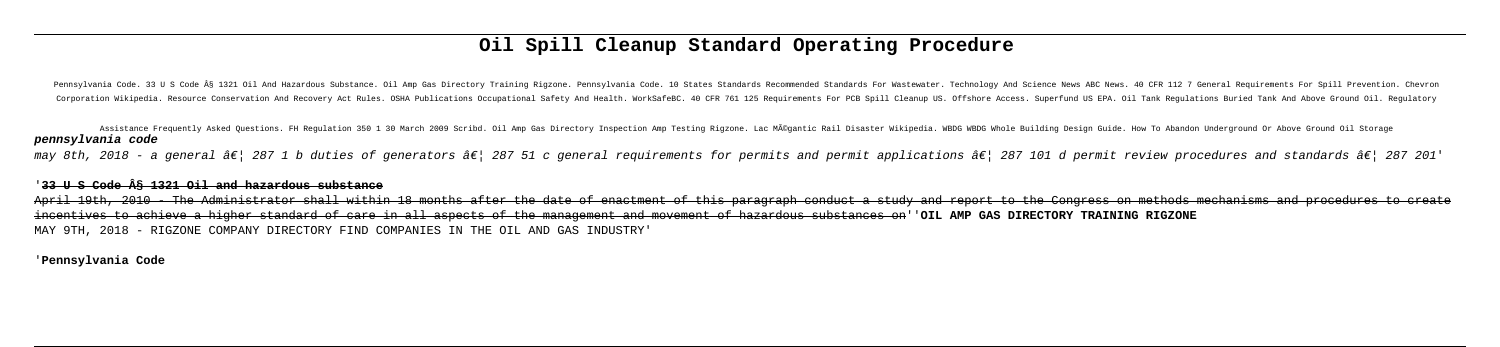May 9th, 2018 - chapter 245 administration of the storage tank and spill prevention program'

### '**10 States Standards Recommended Standards for Wastewater**

May 10th, 2018 - FOREWORD In 1947 a Committee on Development of Uniform Standards for Sewage Works was created by the group now known as the Great Lakes Upper Mississippi River Board of State and Provincial Public Health and Environmental Managers'

# '**Technology and Science News ABC News**

May 10th, 2018 - Get the latest science news and technology news read tech reviews and more at ABC News'

### '**40 cfr 112 7 general requirements for spill prevention**

may 11th, 2018 - provides the text of the 40 cfr 112 7 general requirements for spill prevention control and countermeasure plans cfr'

### '**Chevron Corporation Wikipedia**

May 9th, 2018 - Chevron Corporation is an American multinational energy corporation One of the successor companies of Standard Oil it is headquartered in San Ramon California and active in more than 180 countries'

#### '**Resource Conservation And Recovery Act Rules**

May 7th, 2018 - Investigation And Cleanup Of Contaminated Sites In Ohio Including Federal Facilities And Emergency Releases And Spills To The Environment''**OSHA Publications Occupational Safety and**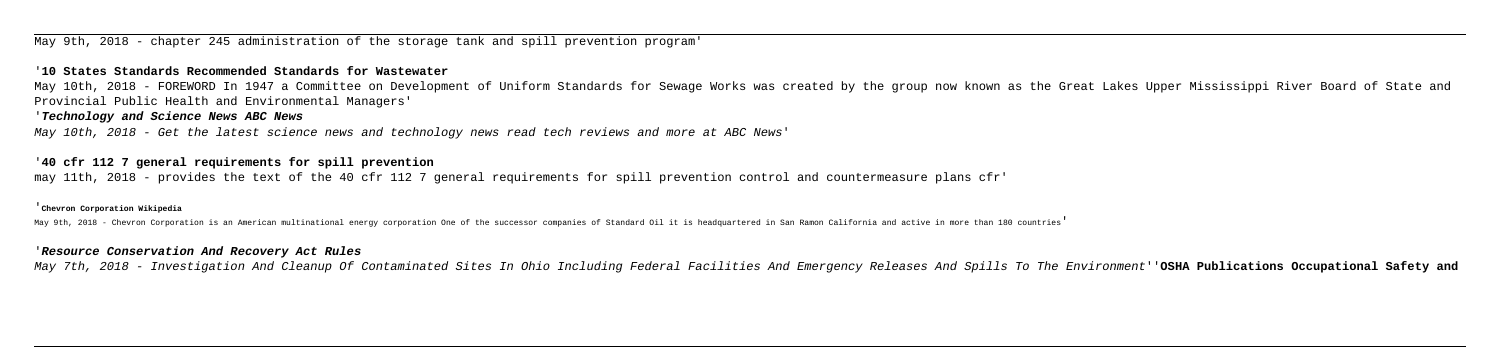# **Health**

**May 9th, 2018 - Thank You for Visiting Our Website You are exiting the Department of Labor s Web server The Department of Labor does not endorse takes no responsibility for and exercises no control over the linked organization or its views or contents nor does it vouch for the accuracy or accessibility of the information contained on the destination server**' '**WorkSafeBC**

May 10th, 2018 - In this situation the employer must meet the requirements of section 3 2 of the Regulation and the requirements in the Act for joint committees Requirement for less formal programs'

October 8th, 2007 - § 761 125 Requirements For PCB Spill Cleanup Iv Spills Of 10 Pounds Or Less Which Are Not Addressed In Paragraph A 1 I Or Ii Of This Section Must Be Cleaned Up In Accordance With This Policy In Order To Avoid EPA Enforcement Liability But Notification Of EPA Is Not Required I'

# '**40 CFR 761 125 Requirements For PCB Spill Cleanup US**

#### '**Offshore Access**

May 10th, 2018 - Studies by Quest Offshore Resources Inc show that offshore oil and natural gas leasing in the Atlantic OCS Pacific OCS and Eastern Gulf of Mexico could by 2035'

# '**Superfund US EPA**

**April 29th, 2018 - The purpose of the website is to provide information regarding the Superfund program for communities cleanup professionals and concerned citizens**'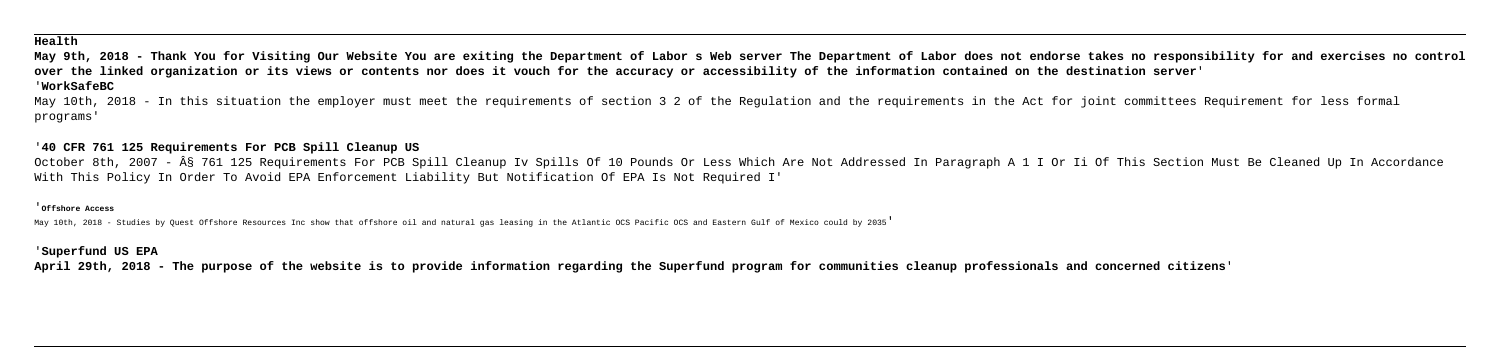# '**Oil tank regulations Buried Tank and Above Ground Oil**

May 5th, 2018 - Buried Tank and Above Ground Oil Tank Leak Reporting amp Tank Abandonment Regulations Oil Storage Tank Environmental Issues Safety Concerns amp Regulations for Tanks That Are To Be Abandoned or Discontinued Canadian amp U S Regulations for reporting oil tank leaks for every province or state Canadian amp U S Regulations for abandoning oil storage'

#### '**REGULATORY ASSISTANCE FREQUENTLY ASKED QUESTIONS**

MAY 7TH, 2018 - THE LAC MéGANTIC RAIL DISASTER OCCURRED IN THE TOWN OF LAC MéGANTIC IN THE EASTERN TOWNSHIPS REGION OF QUEBEC CANADA AT APPROXIMATELY 01 15 EDT ON JULY 6 2013 WHEN AN UNATTENDED 74 CAR FREIGHT TRAIN CARRYING BAKKEN FORMATION CRUDE OIL ROLLED DOWN A 1 2 GRADE FROM NANTES AND DERAILED DOWNTOWN RESULTING IN THE FIRE AND EXPLOSION OF''**WBDG WBDG Whole Building Design Guide** May 11th, 2018 - The Gateway to Up To Date Information on Integrated Whole Building Design Techniques and Technologies The goal of Whole Building Design is to create a successful high performance building by applying an in

MAY 11TH, 2018 - Q IF MY WASTE IS A DETERGENT OR SOAP AND I HAVE RESULTS THAT SHOW IT ONLY FAILS THE AQUATIC TOXICITY TEST CAN I IGNORE THOSE RESULTS AND HANDLE IT AS NONHAZARDOUS WASTE'

#### '**FH Regulation 350 1 30 March 2009 Scribd**

May 11th, 2018 - Fort Hood Regulation 350 1Training Training and Leader Development 30 March 2009 SUMMARY of CHANGE Fort Hood Regula,

#### '**oil amp gas directory inspection amp testing rigzone**

may 7th, 2018 - rigzone company directory find companies in the oil and gas industry'

#### '**LAC MéGANTIC RAIL DISASTER WIKIPEDIA**

programming phases'